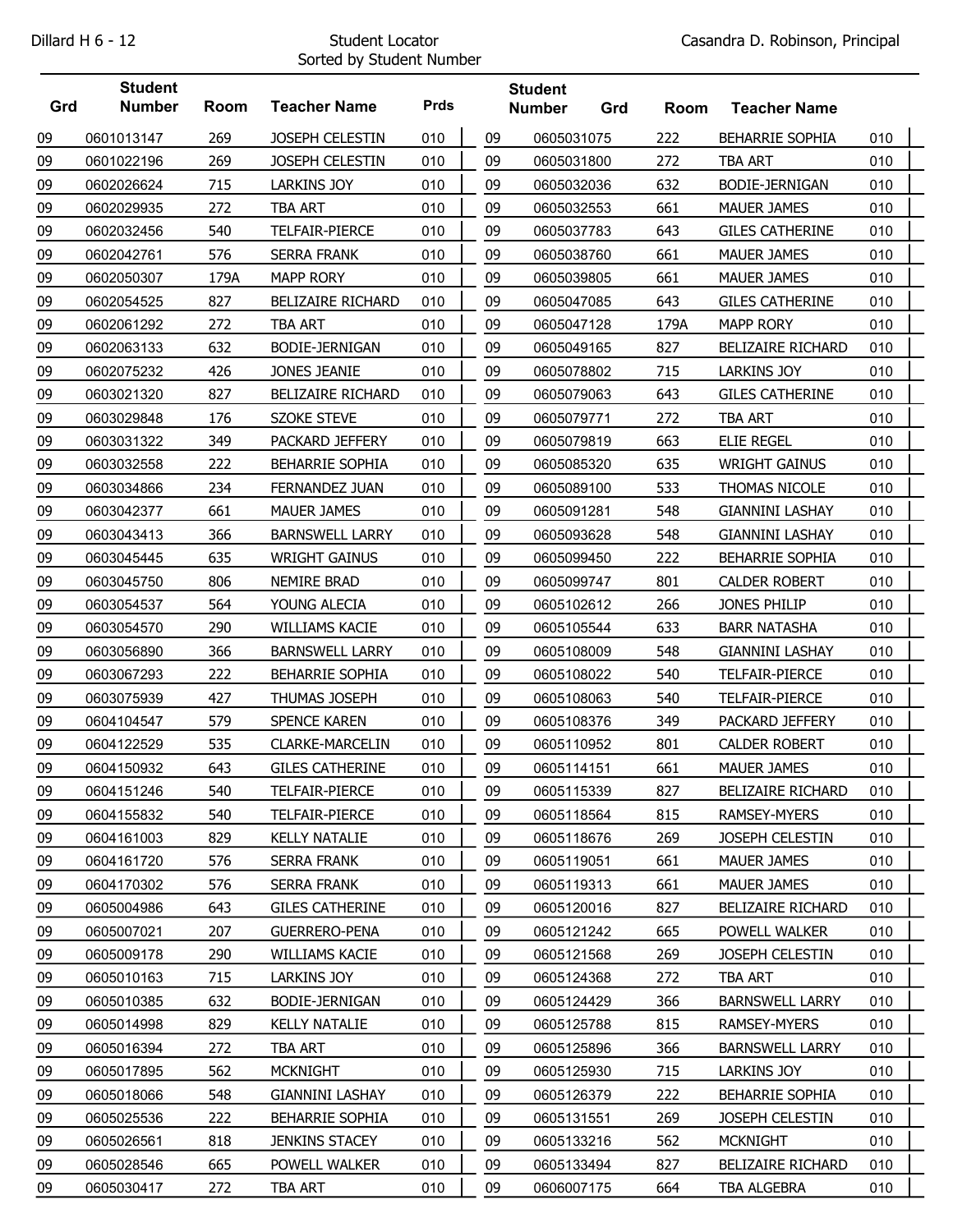| 09 | 0606008785 | 548  | <b>GIANNINI LASHAY</b>   | 010 | 09 | 0606148923 | 222  | <b>BEHARRIE SOPHIA</b>   | 010 |
|----|------------|------|--------------------------|-----|----|------------|------|--------------------------|-----|
| 09 | 0606008864 | 426  | JONES JEANIE             | 010 | 09 | 0606149030 | 269  | JOSEPH CELESTIN          | 010 |
| 09 | 0606008991 | 827  | <b>BELIZAIRE RICHARD</b> | 010 | 09 | 0606149170 | 661  | <b>MAUER JAMES</b>       | 010 |
| 09 | 0606011028 | 827  | <b>BELIZAIRE RICHARD</b> | 010 | 09 | 0606149406 | 176  | <b>SZOKE STEVE</b>       | 010 |
| 09 | 0606020004 | 829  | <b>KELLY NATALIE</b>     | 010 | 09 | 0606149946 | 715  | LARKINS JOY              | 010 |
| 09 | 0606020029 | 715  | <b>LARKINS JOY</b>       | 010 | 09 | 0606150359 | 818  | <b>JENKINS STACEY</b>    | 010 |
| 09 | 0606025659 | 272  | TBA ART                  | 010 | 09 | 0606152051 | 827  | <b>BELIZAIRE RICHARD</b> | 010 |
| 09 | 0606026750 | 179A | <b>MAPP RORY</b>         | 010 | 09 | 0606154934 | 815  | RAMSEY-MYERS             | 010 |
| 09 | 0606029397 | 272  | TBA ART                  | 010 | 09 | 0606155032 | 366  | <b>BARNSWELL LARRY</b>   | 010 |
| 09 | 0606029807 | 815  | <b>RAMSEY-MYERS</b>      | 010 | 09 | 0606155090 | 715  | <b>LARKINS JOY</b>       | 010 |
| 09 | 0606032063 | 548  | <b>GIANNINI LASHAY</b>   | 010 | 09 | 0606155335 | 661  | MAUER JAMES              | 010 |
| 09 | 0606032410 | 540  | TELFAIR-PIERCE           | 010 | 09 | 0606155850 | 540  | TELFAIR-PIERCE           | 010 |
| 09 | 0606048272 | 366  | <b>BARNSWELL LARRY</b>   | 010 | 09 | 0606157463 | 827  | <b>BELIZAIRE RICHARD</b> | 010 |
| 09 | 0606051955 | 579  | SPENCE KAREN             | 010 | 09 | 0606158000 | 665  | POWELL WALKER            | 010 |
| 09 | 0606057978 | 806  | NEMIRE BRAD              | 010 | 09 | 0606158282 | 548  | <b>GIANNINI LASHAY</b>   | 010 |
| 09 | 0606060933 | 266  | JONES PHILIP             | 010 | 09 | 0606158319 | 731  | FAUSTIN GIANNA           | 010 |
| 09 | 0606061199 | 827  | <b>BELIZAIRE RICHARD</b> | 010 | 09 | 0606160286 | 207  | <b>GUERRERO-PENA</b>     | 010 |
| 09 | 0606065323 | 176  | <b>SZOKE STEVE</b>       | 010 | 09 | 0606161974 | 366  | <b>BARNSWELL LARRY</b>   | 010 |
| 09 | 0606066066 | 635  | <b>WRIGHT GAINUS</b>     | 010 | 09 | 0606163146 | 827  | <b>BELIZAIRE RICHARD</b> | 010 |
| 09 | 0606066355 | 829  | <b>KELLY NATALIE</b>     | 010 | 09 | 0606163647 | 662  | HAYWOOD MEGAN            | 010 |
| 09 | 0606066443 | 269  | <b>JOSEPH CELESTIN</b>   | 010 | 09 | 0606163668 | 207  | <b>GUERRERO-PENA</b>     | 010 |
| 09 | 0606066705 | 827  | <b>BELIZAIRE RICHARD</b> | 010 | 09 | 0606163868 | 540  | TELFAIR-PIERCE           | 010 |
| 09 | 0606066865 | 349  | PACKARD JEFFERY          | 010 | 09 | 0606164652 | 576  | SERRA FRANK              | 010 |
| 09 | 0606068017 | 715  | LARKINS JOY              | 010 | 09 | 0606164658 | 806  | NEMIRE BRAD              | 010 |
| 09 | 0606075900 | 540  | TELFAIR-PIERCE           | 010 | 09 | 0606164676 | 548  | <b>GIANNINI LASHAY</b>   | 010 |
| 09 | 0606089361 | 731  | FAUSTIN GIANNA           | 010 | 09 | 0606165029 | 662  | HAYWOOD MEGAN            | 010 |
| 09 | 0606091175 | 829  | <b>KELLY NATALIE</b>     | 010 | 09 | 0606166266 | 827  | <b>BELIZAIRE RICHARD</b> | 010 |
| 09 | 0606096165 | 222  | <b>BEHARRIE SOPHIA</b>   | 010 | 09 | 0606168427 | 548  | GIANNINI LASHAY          | 010 |
| 09 | 0606096173 | 723  | SIMON ROSE MARIE         | 010 | 09 | 0606169217 | 269  | <b>JOSEPH CELESTIN</b>   | 010 |
| 09 | 0606096216 | 272  | TBA ART                  | 010 | 09 | 0606169323 | 366  | <b>BARNSWELL LARRY</b>   | 010 |
| 09 | 0606096219 | 548  | <b>GIANNINI LASHAY</b>   | 010 | 09 | 0606169402 | 827  | BELIZAIRE RICHARD        | 010 |
| 09 | 0606099433 | 222  | BEHARRIE SOPHIA          | 010 | 09 | 0606169537 | 632  | BODIE-JERNIGAN           | 010 |
| 09 | 0606102094 | 731  | FAUSTIN GIANNA           | 010 | 09 | 0606169844 | 730  | KNIGHT YVONNE            | 010 |
| 09 | 0606102114 | 179A | <b>MAPP RORY</b>         | 010 | 09 | 0606170218 | 366  | <b>BARNSWELL LARRY</b>   | 010 |
| 09 | 0606122107 | 801  | <b>CALDER ROBERT</b>     | 010 | 09 | 0607000415 | 715  | <b>LARKINS JOY</b>       | 010 |
| 09 | 0606123079 | 176  | <b>SZOKE STEVE</b>       | 010 | 09 | 0607002059 | 632  | BODIE-JERNIGAN           | 010 |
| 09 | 0606127259 | 349  | PACKARD JEFFERY          | 010 | 09 | 0607003185 | 663  | ELIE REGEL               | 010 |
| 09 | 0606130235 | 715  | LARKINS JOY              | 010 | 09 | 0607003740 | 179A | MAPP RORY                | 010 |
| 09 | 0606138723 | 715  | LARKINS JOY              | 010 | 09 | 0607003907 | 532  | <b>TALLEY CASSANDRA</b>  | 010 |
| 09 | 0606142054 | 269  | JOSEPH CELESTIN          | 010 | 09 | 0607005104 | 731  | <b>FAUSTIN GIANNA</b>    | 010 |
| 09 | 0606142058 | 535  | CLARKE-MARCELIN          | 010 | 09 | 0607005144 | 222  | <b>BEHARRIE SOPHIA</b>   | 010 |
| 09 | 0606142630 | 269  | JOSEPH CELESTIN          | 010 | 09 | 0607005848 | 424  | <b>MALDONADO</b>         | 010 |
| 09 | 0606142657 | 635  | <b>WRIGHT GAINUS</b>     | 010 | 09 | 0607007518 | 548  | <b>GIANNINI LASHAY</b>   | 010 |
| 09 | 0606144847 | 815  | RAMSEY-MYERS             | 010 | 09 | 0607008509 | 580  | PAGAN JESSICA            | 010 |
| 09 | 0606146805 | 661  | MAUER JAMES              | 010 | 09 | 0607008633 | 540  | TELFAIR-PIERCE           | 010 |
| 09 | 0606147067 | 731  | <b>FAUSTIN GIANNA</b>    | 010 | 09 | 0607008661 | 715  | LARKINS JOY              | 010 |
| 09 | 0606147088 | 349  | PACKARD JEFFERY          | 010 | 09 | 0607008903 | 827  | <b>BELIZAIRE RICHARD</b> | 010 |
| 09 | 0606147199 | 662  | HAYWOOD MEGAN            | 010 | 09 | 0607009032 | 269  | JOSEPH CELESTIN          | 010 |
| 09 | 0606147214 | 632  | BODIE-JERNIGAN           | 010 | 09 | 0607010146 | 207  | <b>GUERRERO-PENA</b>     | 010 |
| 09 | 0606148357 | 176  | <b>SZOKE STEVE</b>       | 010 | 09 | 0607010149 | 827  | BELIZAIRE RICHARD        | 010 |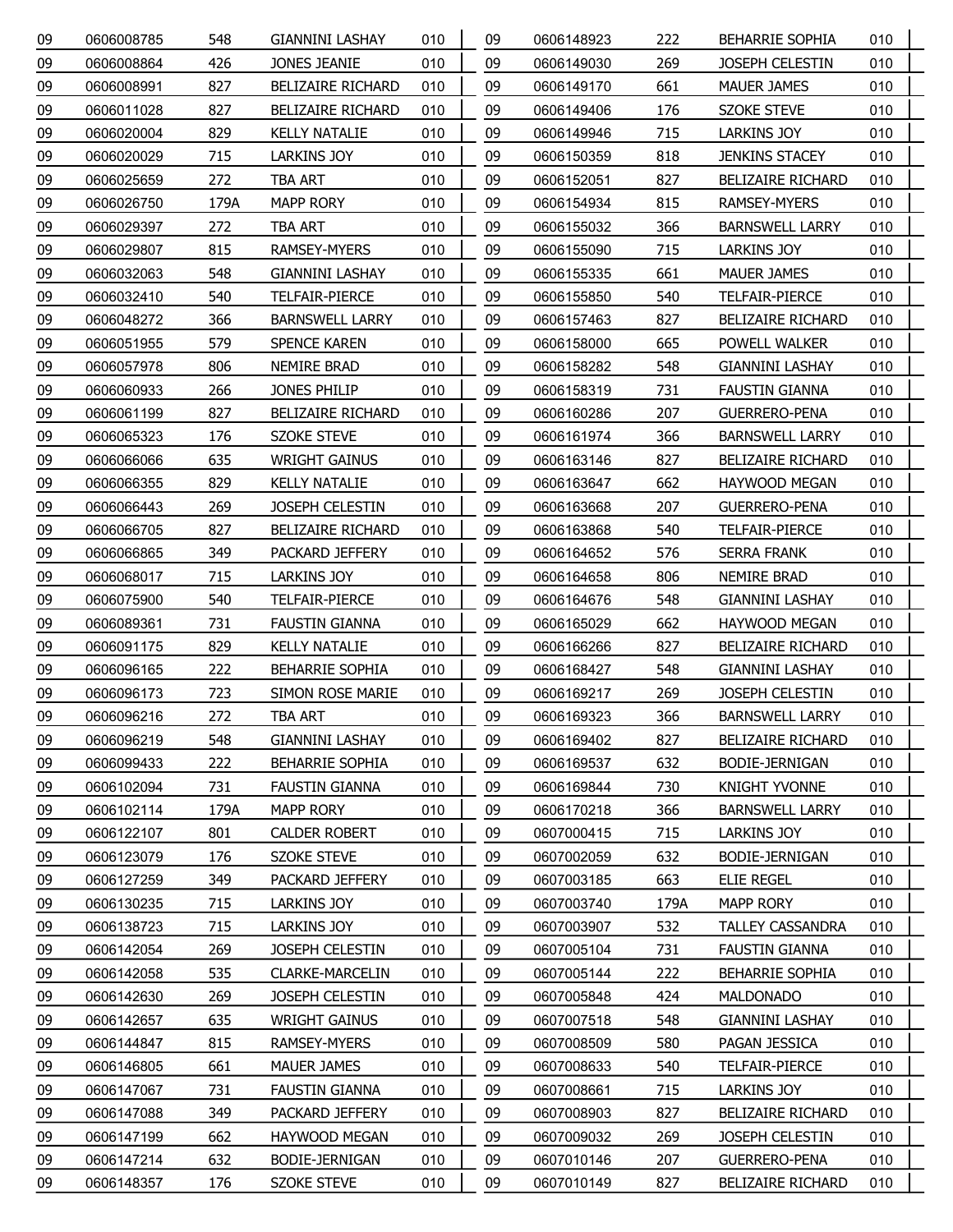| 09 | 0607010291 | 715 | <b>LARKINS JOY</b>       | 010 | 09 | 0607058252 | 272  | <b>TBA ART</b>           | 010 |
|----|------------|-----|--------------------------|-----|----|------------|------|--------------------------|-----|
| 09 | 0607010339 | 287 | <b>TBA THEATRE</b>       | 010 | 09 | 0607058510 | 715  | <b>LARKINS JOY</b>       | 010 |
| 09 | 0607011406 | 715 | LARKINS JOY              | 010 | 09 | 0607059244 | 827  | <b>BELIZAIRE RICHARD</b> | 010 |
| 09 | 0607012521 | 548 | <b>GIANNINI LASHAY</b>   | 010 | 09 | 0607061080 | 272  | <b>TBA ART</b>           | 010 |
| 09 | 0607014357 | 176 | SZOKE STEVE              | 010 | 09 | 0607064093 | 731  | <b>FAUSTIN GIANNA</b>    | 010 |
| 09 | 0607014460 | 272 | <b>TBA ART</b>           | 010 | 09 | 0607065550 | 632  | BODIE-JERNIGAN           | 010 |
| 09 | 0607016119 | 632 | BODIE-JERNIGAN           | 010 | 09 | 0607065897 | 540  | <b>TELFAIR-PIERCE</b>    | 010 |
| 09 | 0607016180 | 715 | LARKINS JOY              | 010 | 09 | 0607067122 | 176  | <b>SZOKE STEVE</b>       | 010 |
| 09 | 0607016430 | 540 | TELFAIR-PIERCE           | 010 | 09 | 0607068190 | 715  | LARKINS JOY              | 010 |
| 09 | 0607016844 | 580 | PAGAN JESSICA            | 010 | 09 | 0607071688 | 287  | TBA THEATRE              | 010 |
| 09 | 0607017650 | 632 | BODIE-JERNIGAN           | 010 | 09 | 0607072594 | 731  | FAUSTIN GIANNA           | 010 |
| 09 | 0607017677 | 540 | TELFAIR-PIERCE           | 010 | 09 | 0607073636 | 829  | <b>KELLY NATALIE</b>     | 010 |
| 09 | 0607017882 | 661 | MAUER JAMES              | 010 | 09 | 0607075228 | 234  | <b>FERNANDEZ JUAN</b>    | 010 |
| 09 | 0607018082 | 801 | <b>CALDER ROBERT</b>     | 010 | 09 | 0607076083 | 269  | JOSEPH CELESTIN          | 010 |
| 09 | 0607018230 | 540 | TELFAIR-PIERCE           | 010 | 09 | 0607076951 | 715  | <b>LARKINS JOY</b>       | 010 |
| 09 | 0607018233 | 222 | BEHARRIE SOPHIA          | 010 | 09 | 0607076994 | 664  | TBA ALGEBRA              | 010 |
| 09 | 0607018723 | 633 | <b>BARR NATASHA</b>      | 010 | 09 | 0607078692 | 661  | MAUER JAMES              | 010 |
| 09 | 0607019031 | 548 | <b>GIANNINI LASHAY</b>   | 010 | 09 | 0607080220 | 801  | <b>CALDER ROBERT</b>     | 010 |
| 09 | 0607019733 | 665 | POWELL WALKER            | 010 | 09 | 0607081057 | 806  | NEMIRE BRAD              | 010 |
| 09 | 0607019769 | 724 | <b>BELLOT LAUNA</b>      | 010 | 09 | 0607081077 | 548  | <b>GIANNINI LASHAY</b>   | 010 |
| 09 | 0607019932 | 662 | HAYWOOD MEGAN            | 010 | 09 | 0607081779 | 540  | <b>TELFAIR-PIERCE</b>    | 010 |
| 09 | 0607021162 | 632 | BODIE-JERNIGAN           | 010 | 09 | 0607082507 | 366  | <b>BARNSWELL LARRY</b>   | 010 |
| 09 | 0607023010 | 829 | <b>KELLY NATALIE</b>     | 010 | 09 | 0607084178 | 563  | <b>DOUYON HUGUES</b>     | 010 |
| 09 | 0607023685 | 827 | <b>BELIZAIRE RICHARD</b> | 010 | 09 | 0607089023 | 715  | <b>LARKINS JOY</b>       | 010 |
| 09 | 0607024932 | 272 | TBA ART                  | 010 | 09 | 0607089867 | 366  | <b>BARNSWELL LARRY</b>   | 010 |
| 09 | 0607027568 | 207 | <b>GUERRERO-PENA</b>     | 010 | 09 | 0607091642 | 366  | <b>BARNSWELL LARRY</b>   | 010 |
| 09 | 0607027620 | 272 | TBA ART                  | 010 | 09 | 0607096106 | 272  | <b>TBA ART</b>           | 010 |
| 09 | 0607027711 | 548 | <b>GIANNINI LASHAY</b>   | 010 | 09 | 0607102332 | 222  | BEHARRIE SOPHIA          | 010 |
| 09 | 0607028350 | 176 | <b>SZOKE STEVE</b>       | 010 | 09 | 0607108298 | 222  | <b>BEHARRIE SOPHIA</b>   | 010 |
| 09 | 0607028545 | 724 | <b>BELLOT LAUNA</b>      | 010 | 09 | 0607111863 | 633  | <b>BARR NATASHA</b>      | 010 |
| 09 | 0607028850 | 829 | <b>KELLY NATALIE</b>     | 010 | 09 | 0607113732 | 349  | PACKARD JEFFERY          | 010 |
| 09 | 0607029995 | 580 | PAGAN JESSICA            | 010 | 09 | 0607116100 | 632  | BODIE-JERNIGAN           | 010 |
| 09 | 0607030171 | 801 | <b>CALDER ROBERT</b>     | 010 | 09 | 0607120056 | 269  | <b>JOSEPH CELESTIN</b>   | 010 |
| 09 | 0607031241 | 269 | JOSEPH CELESTIN          | 010 | 09 | 0607133470 | 548  | <b>GIANNINI LASHAY</b>   | 010 |
| 09 | 0607033331 | 266 | JONES PHILIP             | 010 | 09 | 0607134387 | 176  | SZOKE STEVE              | 010 |
| 09 | 0607034098 | 661 | <b>MAUER JAMES</b>       | 010 | 09 | 0607135181 | 801  | <b>CALDER ROBERT</b>     | 010 |
| 09 | 0607034312 | 272 | TBA ART                  | 010 | 09 | 0607139738 | 632  | BODIE-JERNIGAN           | 010 |
| 09 | 0607039325 | 829 | <b>KELLY NATALIE</b>     | 010 | 09 | 0607140775 | 349  | PACKARD JEFFERY          | 010 |
| 09 | 0607040510 | 663 | <b>ELIE REGEL</b>        | 010 | 09 | 0607141699 | 179A | <b>MAPP RORY</b>         | 010 |
| 09 | 0607041351 | 548 | <b>GIANNINI LASHAY</b>   | 010 | 09 | 0607142199 | 662  | HAYWOOD MEGAN            | 010 |
| 09 | 0607045172 | 272 | TBA ART                  | 010 | 09 | 0607143078 | 207  | <b>GUERRERO-PENA</b>     | 010 |
| 09 | 0607045936 | 715 | LARKINS JOY              | 010 | 09 | 0607144958 | 207  | <b>GUERRERO-PENA</b>     | 010 |
| 09 | 0607046443 | 233 | <b>DORSEY</b>            | 010 | 09 | 0607145758 | 665  | POWELL WALKER            | 010 |
| 09 | 0607046804 | 818 | <b>JENKINS STACEY</b>    | 010 | 09 | 0607146779 | 632  | BODIE-JERNIGAN           | 010 |
| 09 | 0607050261 | 424 | MALDONADO                | 010 | 09 | 0607146802 | 731  | FAUSTIN GIANNA           | 010 |
| 09 | 0607050283 | 222 | <b>BEHARRIE SOPHIA</b>   | 010 | 09 | 0607146831 | 366  | <b>BARNSWELL LARRY</b>   | 010 |
| 09 | 0607051201 | 665 | POWELL WALKER            | 010 | 09 | 0607146986 | 176  | SZOKE STEVE              | 010 |
| 09 | 0607054169 | 664 | TBA ALGEBRA              | 010 | 09 | 0607147010 | 633  | <b>BARR NATASHA</b>      | 010 |
| 09 | 0607055183 | 661 | <b>MAUER JAMES</b>       | 010 | 09 | 0607147837 | 548  | <b>GIANNINI LASHAY</b>   | 010 |
| 09 | 0607057124 | 366 | <b>BARNSWELL LARRY</b>   | 010 | 09 | 0607148535 | 207  | <b>GUERRERO-PENA</b>     | 010 |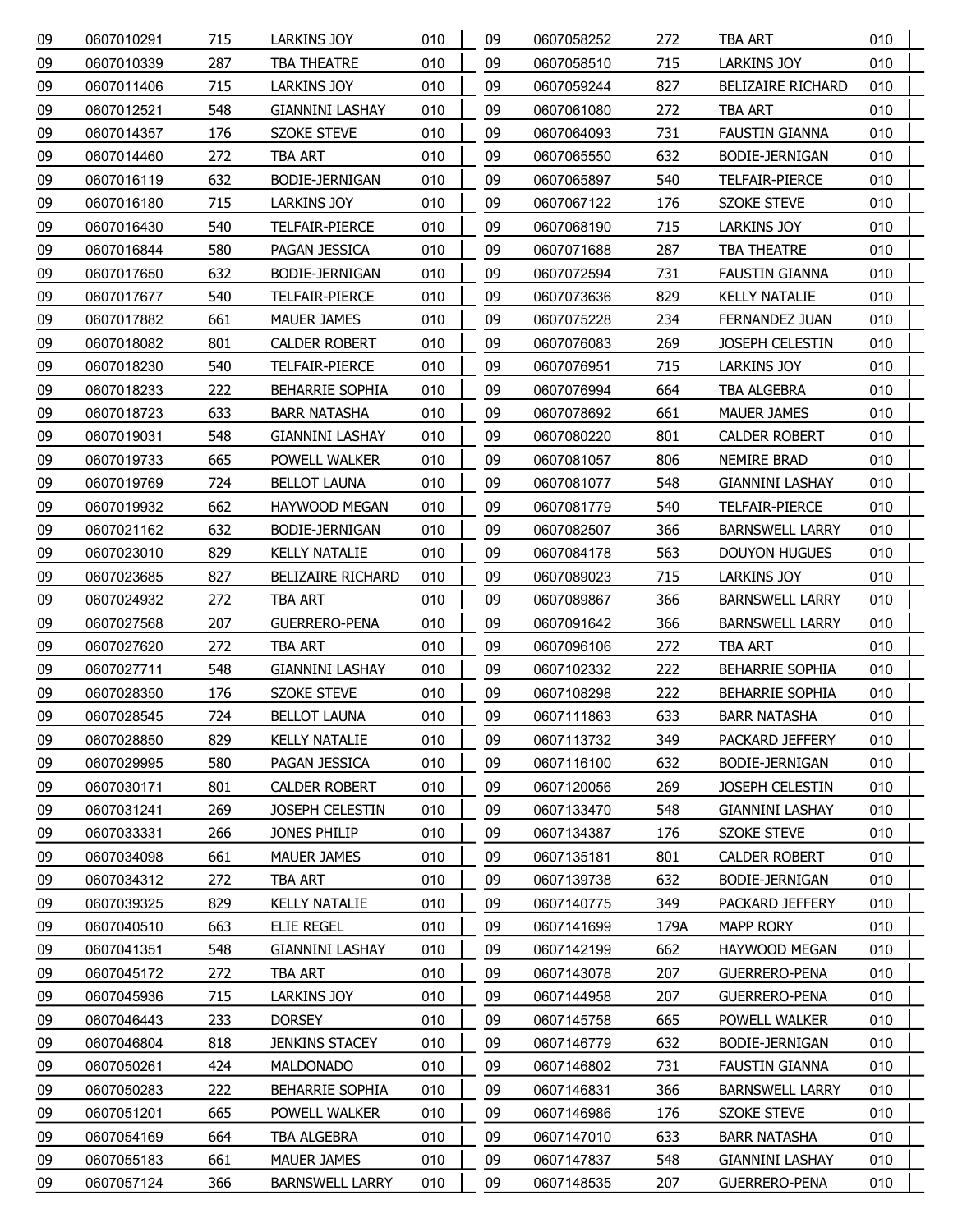| 09 | 0607149781 | 176 | <b>SZOKE STEVE</b>       | 010 | 09 | 0608015937 | 548  | <b>GIANNINI LASHAY</b>   | 010 |
|----|------------|-----|--------------------------|-----|----|------------|------|--------------------------|-----|
| 09 | 0607150892 | 207 | <b>GUERRERO-PENA</b>     | 010 | 09 | 0608015965 | 815  | RAMSEY-MYERS             | 010 |
| 09 | 0607151348 | 176 | SZOKE STEVE              | 010 | 09 | 0608015980 | 580  | PAGAN JESSICA            | 010 |
| 09 | 0607151958 | 266 | JONES PHILIP             | 010 | 09 | 0608015987 | 704  | RAMBAHAL NANDINI         | 010 |
| 09 | 0607153389 | 366 | <b>BARNSWELL LARRY</b>   | 010 | 09 | 0608016281 | 266  | JONES PHILIP             | 010 |
| 09 | 0607153603 | 222 | <b>BEHARRIE SOPHIA</b>   | 010 | 09 | 0608016296 | 366  | <b>BARNSWELL LARRY</b>   | 010 |
| 09 | 0607153822 | 222 | <b>BEHARRIE SOPHIA</b>   | 010 | 09 | 0608016299 | 207  | <b>GUERRERO-PENA</b>     | 010 |
| 09 | 0607154280 | 576 | SERRA FRANK              | 010 | 09 | 0608017238 | 349  | PACKARD JEFFERY          | 010 |
| 09 | 0607155597 | 661 | MAUER JAMES              | 010 | 09 | 0608018035 | 632  | BODIE-JERNIGAN           | 010 |
| 09 | 0607155670 | 731 | FAUSTIN GIANNA           | 010 | 09 | 0608018307 | 663  | <b>ELIE REGEL</b>        | 010 |
| 09 | 0607156922 | 632 | BODIE-JERNIGAN           | 010 | 09 | 0608018337 | 366  | <b>BARNSWELL LARRY</b>   | 010 |
| 09 | 0607157076 | 633 | <b>BARR NATASHA</b>      | 010 | 09 | 0608018470 | 266  | JONES PHILIP             | 010 |
| 09 | 0607157510 | 663 | ELIE REGEL               | 010 | 09 | 0608018483 | 663  | <b>ELIE REGEL</b>        | 010 |
| 09 | 0607158467 | 635 | <b>WRIGHT GAINUS</b>     | 010 | 09 | 0608019341 | 207  | <b>GUERRERO-PENA</b>     | 010 |
| 09 | 0607158760 | 806 | NEMIRE BRAD              | 010 | 09 | 0608019602 | 715  | LARKINS JOY              | 010 |
| 09 | 0607159267 | 222 | <b>BEHARRIE SOPHIA</b>   | 010 | 09 | 0608020437 | 272  | TBA ART                  | 010 |
| 09 | 0607159743 | 663 | <b>ELIE REGEL</b>        | 010 | 09 | 0608020645 | 664  | TBA ALGEBRA              | 010 |
| 09 | 0607160175 | 222 | <b>BEHARRIE SOPHIA</b>   | 010 | 09 | 0608021295 | 424  | <b>MALDONADO</b>         | 010 |
| 09 | 0607161832 | 576 | SERRA FRANK              | 010 | 09 | 0608021991 | 207  | <b>GUERRERO-PENA</b>     | 010 |
| 09 | 0607161883 | 827 | <b>BELIZAIRE RICHARD</b> | 010 | 09 | 0608022406 | 731  | FAUSTIN GIANNA           | 010 |
| 09 | 0607162220 | 663 | <b>ELIE REGEL</b>        | 010 | 09 | 0608022589 | 366  | <b>BARNSWELL LARRY</b>   | 010 |
| 09 | 0607162281 | 576 | SERRA FRANK              | 010 | 09 | 0608022610 | 715  | LARKINS JOY              | 010 |
| 09 | 0607162418 | 532 | <b>TALLEY CASSANDRA</b>  | 010 | 09 | 0608025123 | 269  | <b>JOSEPH CELESTIN</b>   | 010 |
| 09 | 0607163064 | 207 | <b>GUERRERO-PENA</b>     | 010 | 09 | 0608025129 | 349  | PACKARD JEFFERY          | 010 |
| 09 | 0608001146 | 731 | <b>FAUSTIN GIANNA</b>    | 010 | 09 | 0608025911 | 287  | TBA THEATRE              | 010 |
| 09 | 0608001228 | 580 | PAGAN JESSICA            | 010 | 09 | 0608027284 | 661  | MAUER JAMES              | 010 |
| 09 | 0608001324 | 207 | <b>GUERRERO-PENA</b>     | 010 | 09 | 0608028367 | 731  | FAUSTIN GIANNA           | 010 |
| 09 | 0608002249 | 287 | <b>TBA THEATRE</b>       | 010 | 09 | 0608030146 | 715  | LARKINS JOY              | 010 |
| 09 | 0608002268 | 222 | <b>BEHARRIE SOPHIA</b>   | 010 | 09 | 0608030667 | 207  | <b>GUERRERO-PENA</b>     | 010 |
| 09 | 0608003649 | 222 | <b>BEHARRIE SOPHIA</b>   | 010 | 09 | 0608031270 | 179A | <b>MAPP RORY</b>         | 010 |
| 09 | 0608003792 | 664 | TBA ALGEBRA              | 010 | 09 | 0608032703 | 663  | <b>ELIE REGEL</b>        | 010 |
| 09 | 0608005214 | 272 | <b>TBA ART</b>           | 010 | 09 | 0608032727 | 806  | NEMIRE BRAD              | 010 |
| 09 | 0608006487 | 632 | BODIE-JERNIGAN           | 010 | 09 | 0608033985 | 827  | <b>BELIZAIRE RICHARD</b> | 010 |
| 09 | 0608006705 | 576 | <b>SERRA FRANK</b>       | 010 | 09 | 0608034144 | 635  | <b>WRIGHT GAINUS</b>     | 010 |
| 09 | 0608007296 | 815 | RAMSEY-MYERS             | 010 | 09 | 0608035297 | 731  | <b>FAUSTIN GIANNA</b>    | 010 |
| 09 | 0608007584 | 234 | <b>FERNANDEZ JUAN</b>    | 010 | 09 | 0608035872 | 287  | TBA THEATRE              | 010 |
| 09 | 0608007595 | 540 | TELFAIR-PIERCE           | 010 | 09 | 0608037500 | 635  | <b>WRIGHT GAINUS</b>     | 010 |
| 09 | 0608007624 | 731 | <b>FAUSTIN GIANNA</b>    | 010 | 09 | 0608037682 | 829  | <b>KELLY NATALIE</b>     | 010 |
| 09 | 0608008710 | 532 | <b>TALLEY CASSANDRA</b>  | 010 | 09 | 0608038623 | 366  | <b>BARNSWELL LARRY</b>   | 010 |
| 09 | 0608009171 | 272 | TBA ART                  | 010 | 09 | 0608038732 | 715  | LARKINS JOY              | 010 |
| 09 | 0608009195 | 576 | SERRA FRANK              | 010 | 09 | 0608038919 | 815  | RAMSEY-MYERS             | 010 |
| 09 | 0608009581 | 580 | PAGAN JESSICA            | 010 | 09 | 0608039688 | 633  | <b>BARR NATASHA</b>      | 010 |
| 09 | 0608009798 | 635 | <b>WRIGHT GAINUS</b>     | 010 | 09 | 0608041291 | 731  | <b>FAUSTIN GIANNA</b>    | 010 |
| 09 | 0608010201 | 661 | MAUER JAMES              | 010 | 09 | 0608041539 | 576  | SERRA FRANK              | 010 |
| 09 | 0608012282 | 632 | BODIE-JERNIGAN           | 010 | 09 | 0608041674 | 663  | ELIE REGEL               | 010 |
| 09 | 0608013752 | 176 | <b>SZOKE STEVE</b>       | 010 | 09 | 0608041861 | 801  | <b>CALDER ROBERT</b>     | 010 |
| 09 | 0608014088 | 222 | <b>BEHARRIE SOPHIA</b>   | 010 | 09 | 0608041932 | 827  | <b>BELIZAIRE RICHARD</b> | 010 |
| 09 | 0608014276 | 207 | <b>GUERRERO-PENA</b>     | 010 | 09 | 0608042618 | 715  | LARKINS JOY              | 010 |
| 09 | 0608014757 | 715 | LARKINS JOY              | 010 | 09 | 0608042876 | 632  | BODIE-JERNIGAN           | 010 |
| 09 | 0608015124 | 576 | <b>SERRA FRANK</b>       | 010 | 09 | 0608043071 | 632  | BODIE-JERNIGAN           | 010 |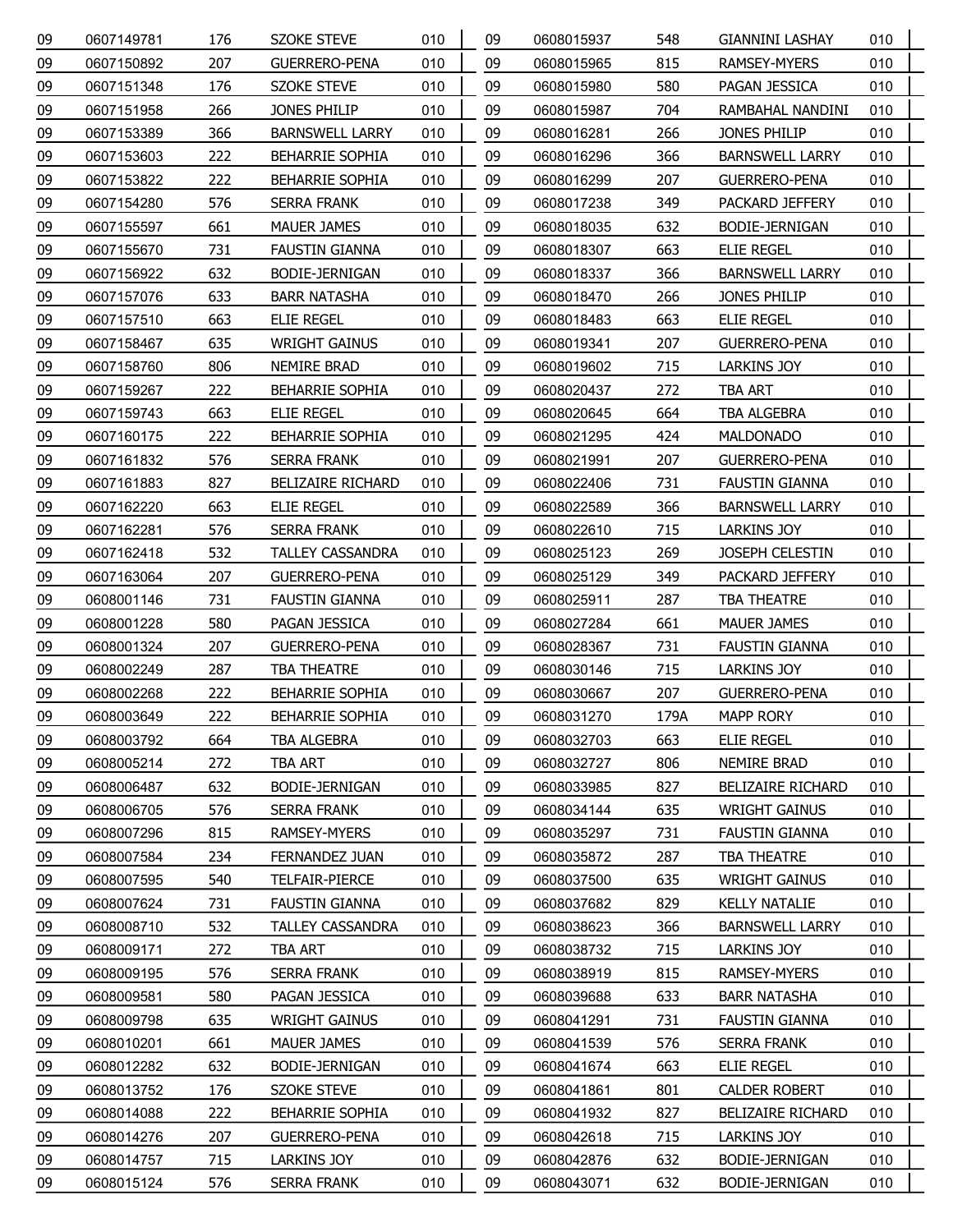| 09 | 0608043166 | 664  | <b>TBA ALGEBRA</b>       | 010 | 09 | 0608064915 | 732 | HORBLITT JORDAN        | 010 |
|----|------------|------|--------------------------|-----|----|------------|-----|------------------------|-----|
| 09 | 0608044431 | 715  | <b>LARKINS JOY</b>       | 010 | 09 | 0608064996 | 548 | <b>GIANNINI LASHAY</b> | 010 |
| 09 | 0608046119 | 565  | LAFRANCE                 | 010 | 09 | 0608065037 | 269 | JOSEPH CELESTIN        | 010 |
| 09 | 0608046760 | 176  | <b>SZOKE STEVE</b>       | 010 | 09 | 0608065220 | 731 | <b>FAUSTIN GIANNA</b>  | 010 |
| 09 | 0608047320 | 663  | <b>ELIE REGEL</b>        | 010 | 09 | 0608065752 | 366 | <b>BARNSWELL LARRY</b> | 010 |
| 09 | 0608048139 | 632  | BODIE-JERNIGAN           | 010 | 09 | 0608066398 | 663 | <b>ELIE REGEL</b>      | 010 |
| 09 | 0608048424 | 222  | <b>BEHARRIE SOPHIA</b>   | 010 | 09 | 0608066440 | 222 | BEHARRIE SOPHIA        | 010 |
| 09 | 0608048583 | 661  | MAUER JAMES              | 010 | 09 | 0608067065 | 715 | <b>LARKINS JOY</b>     | 010 |
| 09 | 0608048956 | 633  | <b>BARR NATASHA</b>      | 010 | 09 | 0608070463 | 632 | BODIE-JERNIGAN         | 010 |
| 09 | 0608048980 | 731  | <b>FAUSTIN GIANNA</b>    | 010 | 09 | 0608071106 | 424 | <b>MALDONADO</b>       | 010 |
| 09 | 0608049522 | 580  | PAGAN JESSICA            | 010 | 09 | 0608071467 | 632 | BODIE-JERNIGAN         | 010 |
| 09 | 0608050055 | 366  | <b>BARNSWELL LARRY</b>   | 010 | 09 | 0608073517 | 222 | <b>BEHARRIE SOPHIA</b> | 010 |
| 09 | 0608050327 | 829  | <b>KELLY NATALIE</b>     | 010 | 09 | 0608076273 | 829 | <b>KELLY NATALIE</b>   | 010 |
| 09 | 0608050330 | 635  | <b>WRIGHT GAINUS</b>     | 010 | 09 | 0608079403 | 815 | RAMSEY-MYERS           | 010 |
| 09 | 0608051049 | 815  | RAMSEY-MYERS             | 010 | 09 | 0608079844 | 579 | <b>SPENCE KAREN</b>    | 010 |
| 09 | 0608051079 | 635  | <b>WRIGHT GAINUS</b>     | 010 | 09 | 0608084103 | 580 | PAGAN JESSICA          | 010 |
| 09 | 0608052129 | 207  | <b>GUERRERO-PENA</b>     | 010 | 09 | 0608085747 | 643 | <b>GILES CATHERINE</b> | 010 |
| 09 | 0608052249 | 207  | <b>GUERRERO-PENA</b>     | 010 | 09 | 0608086447 | 633 | <b>BARR NATASHA</b>    | 010 |
| 09 | 0608052853 | 366  | <b>BARNSWELL LARRY</b>   | 010 | 09 | 0608089498 | 829 | <b>KELLY NATALIE</b>   | 010 |
| 09 | 0608053282 | 424  | <b>MALDONADO</b>         | 010 | 09 | 0608091414 | 222 | <b>BEHARRIE SOPHIA</b> | 010 |
| 09 | 0608054069 | 287  | <b>TBA THEATRE</b>       | 010 | 09 | 0608091767 | 643 | <b>GILES CATHERINE</b> | 010 |
| 09 | 0608054353 | 664  | TBA ALGEBRA              | 010 | 09 | 0608091850 | 564 | YOUNG ALECIA           | 010 |
| 09 | 0608054573 | 269  | <b>JOSEPH CELESTIN</b>   | 010 | 09 | 0608092752 | 576 | SERRA FRANK            | 010 |
| 09 | 0608055226 | 222  | BEHARRIE SOPHIA          | 010 | 09 | 0608096274 | 580 | PAGAN JESSICA          | 010 |
| 09 | 0608055614 | 815  | RAMSEY-MYERS             | 010 | 09 | 0608097685 | 633 | <b>BARR NATASHA</b>    | 010 |
| 09 | 0608055792 | 266  | JONES PHILIP             | 010 | 09 | 0608118843 | 269 | JOSEPH CELESTIN        | 010 |
| 09 | 0608056135 | 176  | <b>SZOKE STEVE</b>       | 010 | 09 | 0608123783 | 222 | <b>BEHARRIE SOPHIA</b> | 010 |
| 09 | 0608057460 | 576  | <b>SERRA FRANK</b>       | 010 | 09 | 0608126548 | 222 | <b>BEHARRIE SOPHIA</b> | 010 |
| 09 | 0608057543 | 266  | JONES PHILIP             | 010 | 09 | 0608132558 | 222 | <b>BEHARRIE SOPHIA</b> | 010 |
| 09 | 0608057678 | 179A | <b>MAPP RORY</b>         | 010 | 09 | 0608138283 | 806 | NEMIRE BRAD            | 010 |
| 09 | 0608058172 | 575  | THEISS CYNTHIA           | 010 | 09 | 0608139736 | 548 | <b>GIANNINI LASHAY</b> | 010 |
| 09 | 0608058234 | 272  | <b>TBA ART</b>           | 010 | 09 | 0608151553 | 207 | <b>GUERRERO-PENA</b>   | 010 |
| 09 | 0608058339 | 662  | HAYWOOD MEGAN            | 010 | 09 | 0608156858 | 704 | RAMBAHAL NANDINI       | 010 |
| 09 | 0608058713 | 269  | JOSEPH CELESTIN          | 010 | 09 | 0609006984 | 580 | PAGAN JESSICA          | 010 |
| 09 | 0608058725 | 632  | BODIE-JERNIGAN           | 010 | 09 | 0609013082 | 222 | <b>BEHARRIE SOPHIA</b> | 010 |
| 09 | 0608058776 | 827  | <b>BELIZAIRE RICHARD</b> | 010 | 09 | 0609019044 | 576 | SERRA FRANK            | 010 |
| 09 | 0608058830 | 664  | TBA ALGEBRA              | 010 | 09 | 0609020526 | 661 | MAUER JAMES            | 010 |
| 09 | 0608059031 | 580  | PAGAN JESSICA            | 010 | 09 | 0609024818 | 233 | <b>DORSEY</b>          | 010 |
| 09 | 0608060354 | 366  | <b>BARNSWELL LARRY</b>   | 010 | 09 | 0609042816 | 427 | THUMAS JOSEPH          | 010 |
| 09 | 0608060385 | 548  | GIANNINI LASHAY          | 010 | 09 | 0609052217 | 176 | SZOKE STEVE            | 010 |
| 09 | 0608060528 | 815  | RAMSEY-MYERS             | 010 | 09 | 0609053857 | 540 | TELFAIR-PIERCE         | 010 |
| 09 | 0608061466 | 179A | <b>MAPP RORY</b>         | 010 | 09 | 0609063516 | 207 | <b>GUERRERO-PENA</b>   | 010 |
| 09 | 0608061742 | 366  | <b>BARNSWELL LARRY</b>   | 010 | 09 | 0609063612 | 349 | PACKARD JEFFERY        | 010 |
| 09 | 0608062304 | 818  | <b>JENKINS STACEY</b>    | 010 | 09 | 0609064895 | 801 | <b>CALDER ROBERT</b>   | 010 |
| 09 | 0608062410 | 548  | <b>GIANNINI LASHAY</b>   | 010 | 09 | 0609068598 | 540 | TELFAIR-PIERCE         | 010 |
| 09 | 0608063634 | 548  | GIANNINI LASHAY          | 010 | 09 | 0609070394 | 715 | LARKINS JOY            | 010 |
| 09 | 0608063688 | 366  | <b>BARNSWELL LARRY</b>   | 010 | 09 | 0609073355 | 723 | SIMON ROSE MARIE       | 010 |
| 09 | 0608064046 | 176  | <b>SZOKE STEVE</b>       | 010 | 09 | 0609080684 | 575 | THEISS CYNTHIA         | 010 |
| 09 | 0608064585 | 829  | <b>KELLY NATALIE</b>     | 010 | 09 | 0609085770 | 222 | <b>BEHARRIE SOPHIA</b> | 010 |
| 09 | 0608064610 | 366  | <b>BARNSWELL LARRY</b>   | 010 | 09 | 0609091513 | 540 | <b>TELFAIR-PIERCE</b>  | 010 |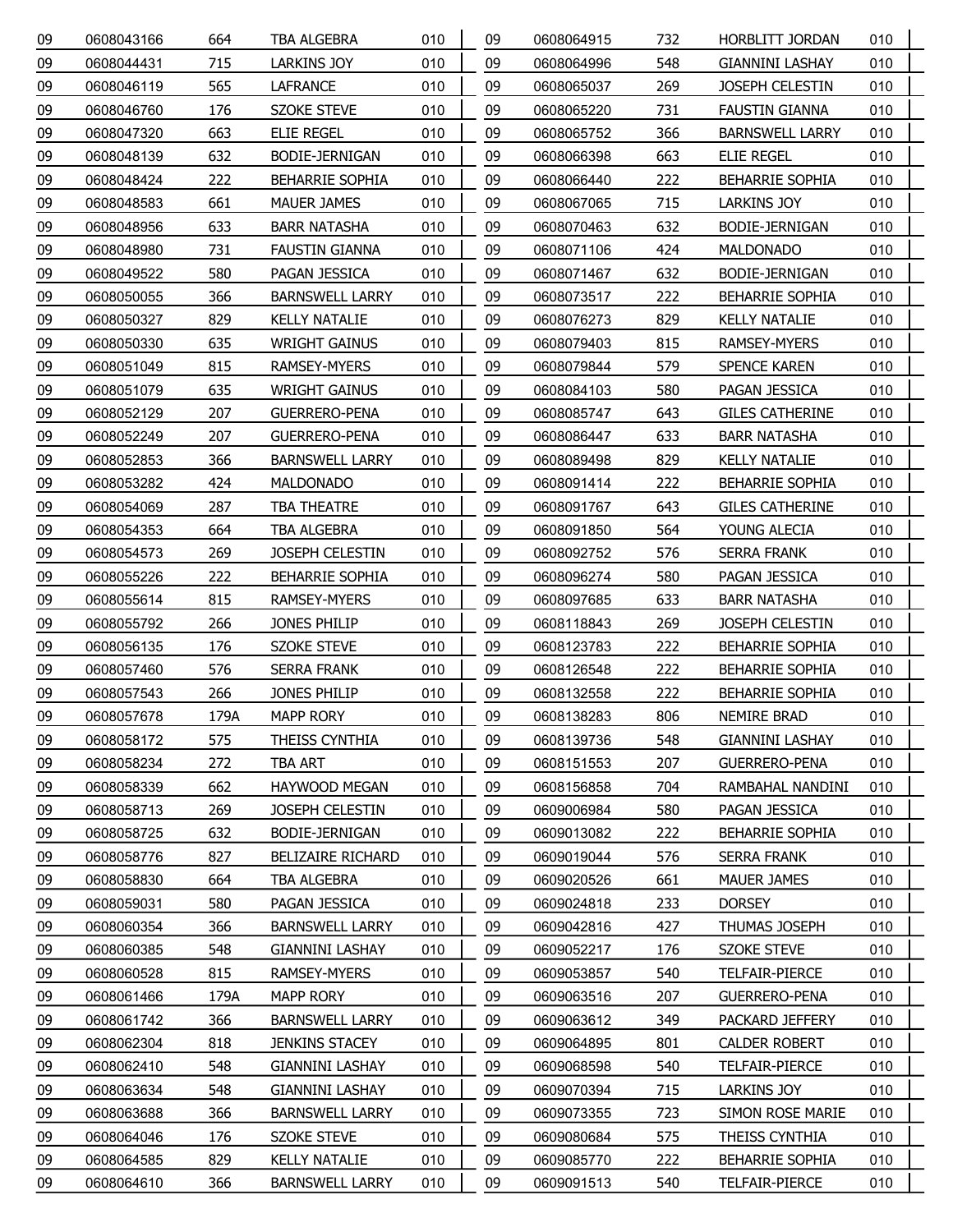| 09 | 0609110314 | 663 | <b>ELIE REGEL</b>        | 010 | 09 | 0613133243 | 234 | FERNANDEZ JUAN         | 010 |
|----|------------|-----|--------------------------|-----|----|------------|-----|------------------------|-----|
| 09 | 0609111737 | 426 | JONES JEANIE             | 010 | 09 | 0613134340 | 207 | <b>GUERRERO-PENA</b>   | 010 |
| 09 | 0609117590 | 632 | BODIE-JERNIGAN           | 010 | 09 | 0614006775 | 222 | <b>BEHARRIE SOPHIA</b> | 010 |
| 09 | 0610023396 | 176 | <b>SZOKE STEVE</b>       | 010 | 09 | 0614022216 | 661 | MAUER JAMES            | 010 |
| 09 | 0610030758 | 548 | <b>GIANNINI LASHAY</b>   | 010 | 09 | 0614052797 | 643 | <b>GILES CATHERINE</b> | 010 |
| 09 | 0610034393 | 662 | HAYWOOD MEGAN            | 010 | 09 | 0614055126 | 662 | <b>HAYWOOD MEGAN</b>   | 010 |
| 09 | 0610036643 | 632 | BODIE-JERNIGAN           | 010 | 09 | 0614062416 | 635 | <b>WRIGHT GAINUS</b>   | 010 |
| 09 | 0610058631 | 818 | <b>JENKINS STACEY</b>    | 010 | 09 | 0614064544 | 287 | TBA THEATRE            | 010 |
| 09 | 0610070421 | 632 | BODIE-JERNIGAN           | 010 | 09 | 0614073054 | 272 | TBA ART                | 010 |
| 09 | 0610119625 | 715 | LARKINS JOY              | 010 | 09 | 0614073194 | 561 | <b>WHITE TONYA</b>     | 010 |
| 09 | 0610139637 | 580 | PAGAN JESSICA            | 010 | 09 | 0614131912 | 663 | ELIE REGEL             | 010 |
| 09 | 0611036335 | 207 | <b>GUERRERO-PENA</b>     | 010 | 09 | 0615025639 | 272 | TBA ART                | 010 |
| 09 | 0611041517 | 663 | ELIE REGEL               | 010 | 09 | 0615027420 | 632 | BODIE-JERNIGAN         | 010 |
| 09 | 0611070924 | 540 | TELFAIR-PIERCE           | 010 | 09 | 0615039446 | 635 | <b>WRIGHT GAINUS</b>   | 010 |
| 09 | 0611071148 | 176 | SZOKE STEVE              | 010 | 09 | 0615042364 | 576 | SERRA FRANK            | 010 |
| 09 | 0611073307 | 829 | <b>KELLY NATALIE</b>     | 010 | 09 | 0615052854 | 287 | TBA THEATRE            | 010 |
| 09 | 0611078561 | 664 | TBA ALGEBRA              | 010 | 09 | 0615073433 | 564 | YOUNG ALECIA           | 010 |
| 09 | 0611111828 | 269 | JOSEPH CELESTIN          | 010 | 09 | 0615076114 | 366 | <b>BARNSWELL LARRY</b> | 010 |
| 09 | 0611113504 | 643 | <b>GILES CATHERINE</b>   | 010 | 09 | 0615081866 | 349 | PACKARD JEFFERY        | 010 |
| 09 | 0611118542 | 269 | JOSEPH CELESTIN          | 010 | 09 | 0615097586 | 222 | BEHARRIE SOPHIA        | 010 |
| 09 | 0611129118 | 662 | HAYWOOD MEGAN            | 010 | 09 | 0615102848 | 661 | MAUER JAMES            | 010 |
| 09 | 0612007544 | 801 | <b>CALDER ROBERT</b>     | 010 | 09 | 0615125204 | 661 | MAUER JAMES            | 010 |
| 09 | 0612008502 | 715 | LARKINS JOY              | 010 | 09 | 0616008592 | 207 | <b>GUERRERO-PENA</b>   | 010 |
| 09 | 0612011295 | 731 | FAUSTIN GIANNA           | 010 | 09 | 0616015585 | 576 | SERRA FRANK            | 010 |
| 09 | 0612017182 | 632 | BODIE-JERNIGAN           | 010 | 09 | 0616016296 | 829 | <b>KELLY NATALIE</b>   | 010 |
| 09 | 0612025483 | 207 | <b>GUERRERO-PENA</b>     | 010 | 09 | 0616054656 | 561 | <b>WHITE TONYA</b>     | 010 |
| 09 | 0612041441 | 540 | TELFAIR-PIERCE           | 010 | 09 | 0616056789 | 635 | <b>WRIGHT GAINUS</b>   | 010 |
| 09 | 0612046576 | 561 | WHITE TONYA              | 010 | 09 | 0616057119 | 635 | <b>WRIGHT GAINUS</b>   | 010 |
| 09 | 0612047359 | 632 | BODIE-JERNIGAN           | 010 | 09 | 0616071250 | 269 | JOSEPH CELESTIN        | 010 |
| 09 | 0612058748 | 635 | <b>WRIGHT GAINUS</b>     | 010 | 09 | 0616074667 | 561 | <b>WHITE TONYA</b>     | 010 |
| 09 | 0612071492 | 548 | <b>GIANNINI LASHAY</b>   | 010 | 09 | 0616085915 | 815 | RAMSEY-MYERS           | 010 |
| 09 | 0612074543 | 561 | <b>WHITE TONYA</b>       | 010 | 09 | 0616091101 | 266 | JONES PHILIP           | 010 |
| 09 | 0612075175 | 815 | RAMSEY-MYERS             | 010 | 09 | 0616092068 | 663 | ELIE REGEL             | 010 |
| 09 | 0612078521 | 633 | <b>BARR NATASHA</b>      | 010 | 09 | 0616111336 | 287 | TBA THEATRE            | 010 |
| 09 | 0612081322 | 222 | <b>BEHARRIE SOPHIA</b>   | 010 | 09 | 0616119906 | 829 | <b>KELLY NATALIE</b>   | 010 |
| 09 | 0612089006 | 427 | THUMAS JOSEPH            | 010 | 09 | 0616120098 | 349 | PACKARD JEFFERY        | 010 |
| 09 | 0612110553 | 715 | LARKINS JOY              | 010 | 09 | 0616134709 | 561 | <b>WHITE TONYA</b>     | 010 |
| 09 | 0613006466 | 561 | <b>WHITE TONYA</b>       | 010 | 09 | 0616134730 | 561 | <b>WHITE TONYA</b>     | 010 |
| 09 | 0613015142 | 829 | <b>KELLY NATALIE</b>     | 010 | 09 | 0617018247 | 815 | RAMSEY-MYERS           | 010 |
| 09 | 0613028720 | 661 | MAUER JAMES              | 010 | 09 | 0617035826 | 287 | TBA THEATRE            | 010 |
| 09 | 0613031830 | 580 | PAGAN JESSICA            | 010 | 09 | 0617037158 | 829 | <b>KELLY NATALIE</b>   | 010 |
| 09 | 0613034996 | 827 | <b>BELIZAIRE RICHARD</b> | 010 | 09 | 0617049245 | 633 | <b>BARR NATASHA</b>    | 010 |
| 09 | 0613054973 | 222 | <b>BEHARRIE SOPHIA</b>   | 010 | 09 | 0617049962 | 561 | <b>WHITE TONYA</b>     | 010 |
| 09 | 0613072654 | 715 | LARKINS JOY              | 010 | 09 | 0617049983 | 661 | MAUER JAMES            | 010 |
| 09 | 0613078155 | 561 | WHITE TONYA              | 010 | 09 | 0617053874 | 829 | <b>KELLY NATALIE</b>   | 010 |
| 09 | 0613078958 | 633 | <b>BARR NATASHA</b>      | 010 | 09 | 0617062704 | 633 | <b>BARR NATASHA</b>    | 010 |
| 09 | 0613079034 | 561 | WHITE TONYA              | 010 | 09 | 0617062710 | 633 | <b>BARR NATASHA</b>    | 010 |
| 09 | 0613079037 | 715 | LARKINS JOY              | 010 | 09 | 0617063682 | 633 | <b>BARR NATASHA</b>    | 010 |
| 09 | 0613101403 | 564 | YOUNG ALECIA             | 010 | 09 | 0671055931 | 564 | YOUNG ALECIA           | 010 |
| 09 | 0613110251 | 561 | WHITE TONYA              | 010 | 09 | 0671069281 | 535 | CLARKE-MARCELIN        | 010 |